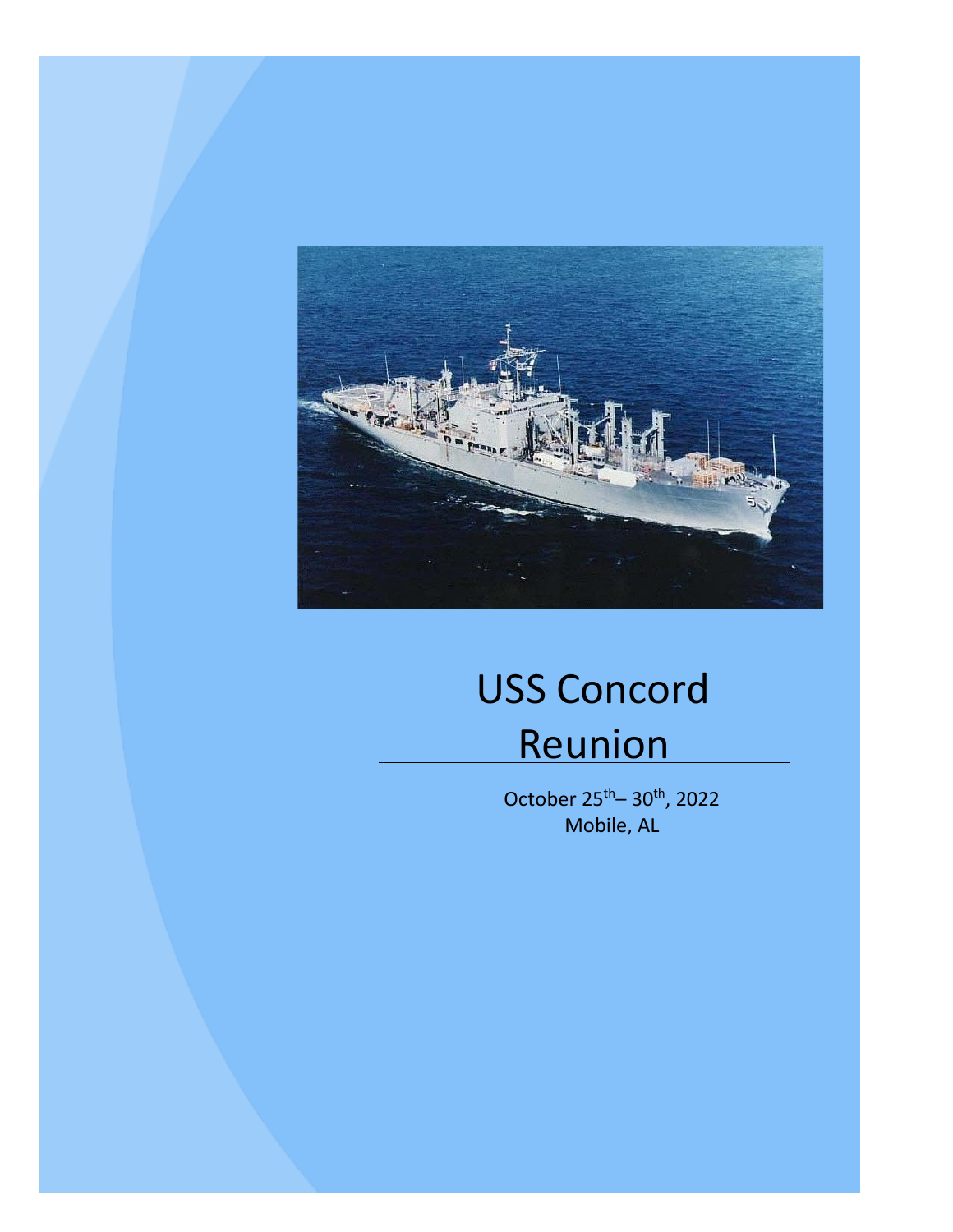

The hotel and reservation phone number: **Holiday Inn Downtown Mobile 301 Government Street Mobile, AL 36602 Phone: (251) 694-0100**

Welcome to the 2022 USS Concord Reunion which will be held in Mobile, Alabama from October  $25<sup>th</sup>$  to  $30<sup>th</sup>$ , 2022. We know you will have a wonderful time sharing the experience with old and new friends. Our hotel is the **Holiday Inn Mobile Downtown/Historic District, 301 Government Street, Mobile, AL 36602. Drive-up entrances to the hotel are on both Jackson Street and Clayborn Street. Call the hotel directly at (251) 694-0100 to make your reservation. Tell them you are with the USS Concord Reunion to get the reunion rate of \$129 plus tax. Breakfast is included for two occupants per room. Each additional occupant will be charged \$7 per day. Limited free parking is available, if that fills up there is parking available at \$8 per night at the hotel. Please inform the hotel if you need a handicapped accessible room.** All rooms have a microwave and refrigerator, high speed internet and TV. The hotel also features an outdoor pool, fitness center, restaurant and cocktail lounge. Hotel reservations must be made by **September 25th , 2022** to guarantee space and rate. Reservations made after this date will be on a space available basis and the reunion rate will not be guaranteed. Rates are good for 3 days before and 3 days after the reunion. The hotel is located in the downtown historic district near some popular Mobile attractions. For more information you can visit the website at<https://www.ihg.com/holidayinn/hotels/us/en/mobile/mobhi/hoteldetail> We look forward to seeing you!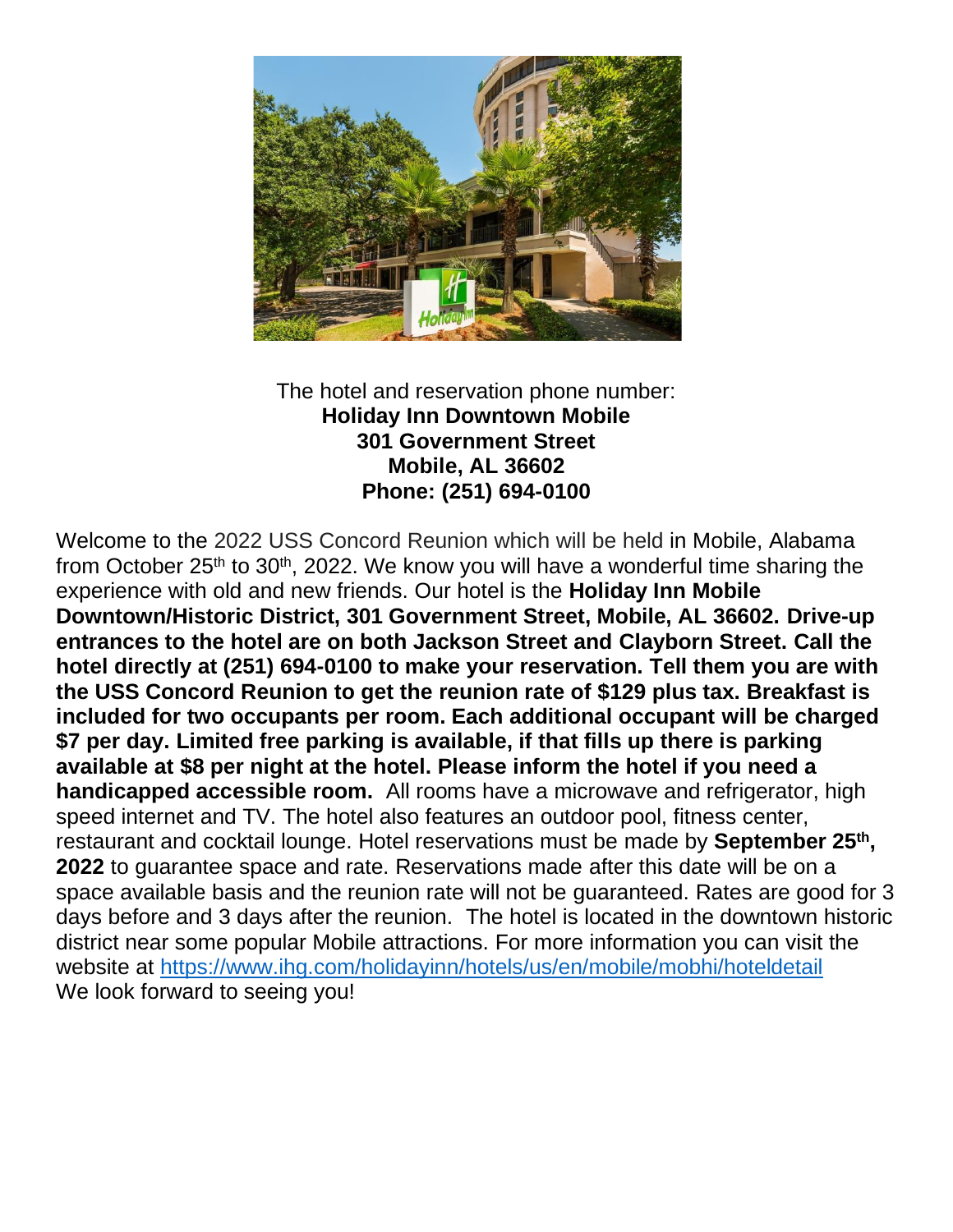**Airport Information:** The hotel is approximately 14 miles from the Mobile Regional Airport with scheduled non-stop and connecting service through Atlanta, Charlotte, Dallas and Houston. Taxis, limos, rental cars and ridesharing services are available for transportation to and from the hotel. The new Mobile Downtown Airport is 5 miles from the hotel and is currently closed due to the COVID-19 pandemic. We suggest you check the Airport Authority website at [https://www.mobileairportauthority.com](https://www.mobileairportauthority.com/) for the operational status of both airports, along with your airline or travel agent before making any flight reservations. Other flight options include the Pensacola, Florida International Airport which is 56 miles from the hotel, and the Gulfport-Biloxi, Mississippi International Airport which is 73 miles from the hotel.

### **We ask for your own safety that someone accompanies you on your trip or that you ensure your family is aware of your traveling plans. Please provide us with the name and phone number of someone not attending to be contacted in case of emergency. Thank you.**

**Cancellation Refund Policy:** Complete refunds will be sent 30 days before the reunion minus \$18 of the processing fee per person. NO REFUNDS WILL BE GRANTED AFTER September 25th, 2022.

All tours must achieve the minimum (35) number in order to complete the tour. Gratuities for the driver and guide are included. We need all attendees to understand that the date of September  $25<sup>th</sup>$ , 2022 is the cutoff date for the hotel and A Complete Reunion primarily uses this date to assure the minimum number for tours. **IT IS NOT A DATE THAT MEANS YOU CAN NO LONGER SIGN UP FOR THE REUNION.** Please be aware that if you decide on-site that you want to take a tour, it will be based on space available on the coach.

Please understand that a certain amount of walking is necessary from the hotel or bus to attractions and, in some instances, also to see the attractions. Please consider your abilities before purchasing tours.

Be sure to bring photo identification (driver's license, state ID card, etc.) with you at all events.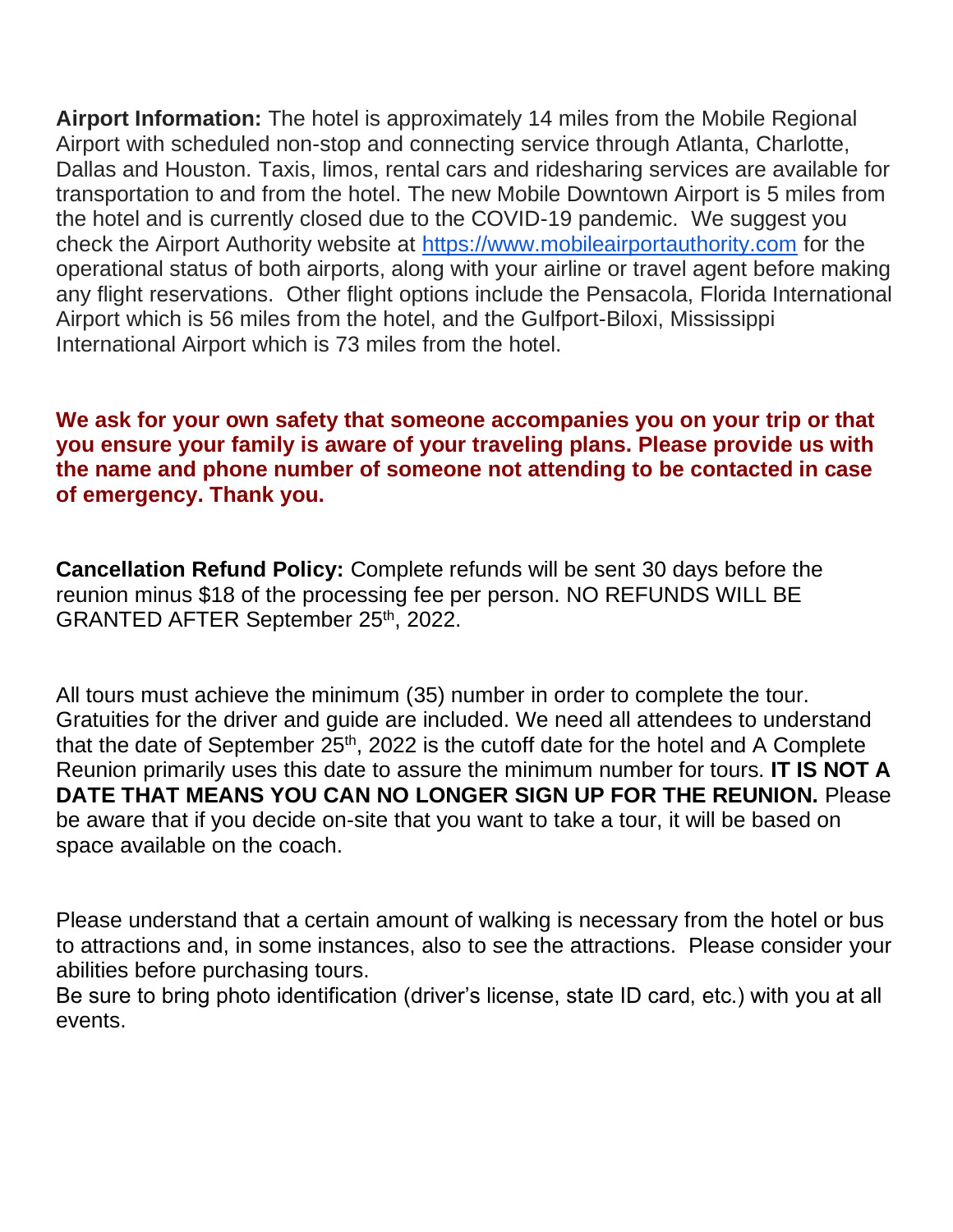### **Agenda**

**All tours include transportation, guide (when applicable) and entrance fees. Meals are included only if indicated. Tours will board approximately 15 minutes prior to the departure times listed here. Check signs available at the registration desk in case of changes.**

Tuesday October 25, 2022 2:00 pm – 5:00 pm Check in

3:00 pm Hospitality Room Open

Dinner on your own

### Wednesday October 26, 2022



### 8:30 am – 3:00 pm **Tour #1 Day Trip to Pensacola \$23 (Includes transportation and admission)**

Visit the National Naval Aviation Museum! Discover more than 4,000 artifacts and over 150 beautifully restored aircraft representing Navy, Marine Corps and Coast Guard aviation. Enjoy the thrill of flight in the Flight Simulators, catch all the drama and power of the amazing Giant Digital Screen Theater. Then refuel for lunch in the authentic Cubi Bar Café on your own. You can take home the spirit of Naval Aviation with a unique memento from the Flight Deck Store. The Blue Angels might also be practicing while the group is on the base, subject to schedule changes.



### 5:15 pm – 7:30 pm **Tour #2 Firehouse Wine Bar \$27 (Includes tasting and appetizers)**

Just a few minutes walk from the hotel, enjoy a night out at the Firehouse Wine Bar, located inside of the historic Mobile Hook & Ladder Company No 1. There will be a selection of 2 white wines, 2 red wines and specially paired appetizers. There will also be draft beer available for non-wine drinkers.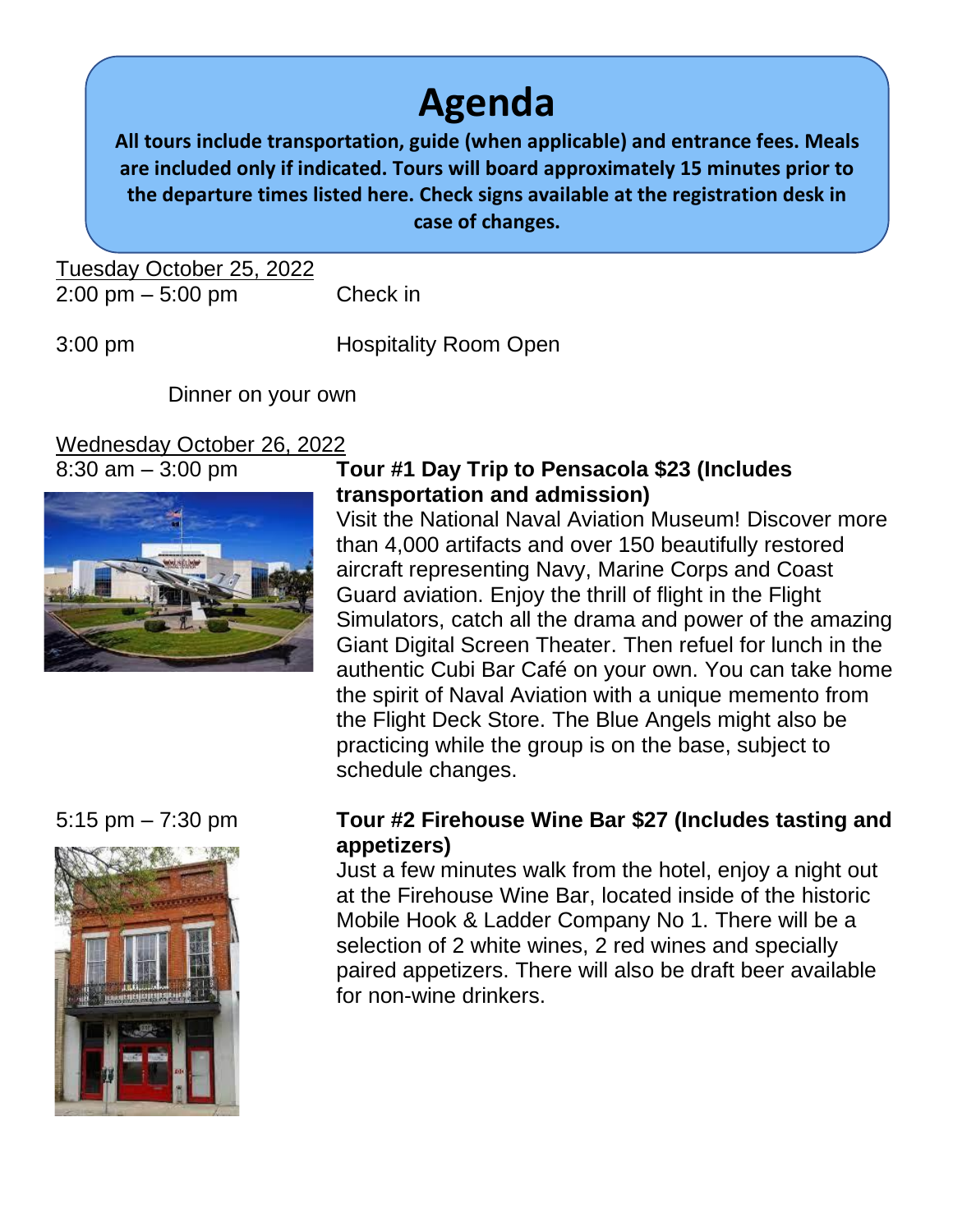### Thursday October 27, 2022





# Friday October 28, 2022



Saturday October 29, 2022 9:00 am **Business Meeting**

### 9:30 am – 3:00 pm **Tour #3 Battleship Memorial Park \$42 (Includes transportation, admission, and lunch)**

This amazing site is home to the USS Alabama and the USS Drum, a submarine! Lunch will be in the wardroom. After lunch you can continue exploring the expansive park. The Aircraft Pavilion is home to aircraft, vehicles, and war artifacts. You can even see a super-secret spy plane from CIA missions in 1965, the A-12 Black Bird. Spend your day immersed in the history of our military in a beautiful park!

### 6:00 pm – 9:00 pm **Tour #4 Dinner at Felix's Fish Camp (Prices vary based on meal chosen, see Registration Page for pricing)**

A must do in Mobile, fantastic fish and an amazing view! The choice for Gulf seafood and steaks. There will be a choice of 5 entrees: Shrimp & Grits, George Majors Grilled Chicken, Fried Shrimp and Oysters, Fried Fresh Catch, or Filet Mignon. All meals are served with camp salad, cole slaw, turnip greens, macaroni and cheese, and New York style cheesecake.

### 7:45 am – 4:00 pm **Tour #5 Day Trip to New Orleans \$50 (Includes transportation and admissions)**

Head down to New Orleans to the National WWII Museum and the French Quarter! The National WWII Museum features immersive exhibits full of multimedia experiences to guide you through the events of the war. Then the bus will drop off the group in the French Quarter for everyone to explore on their own and get lunch on your own.

Free Day to explore Mobile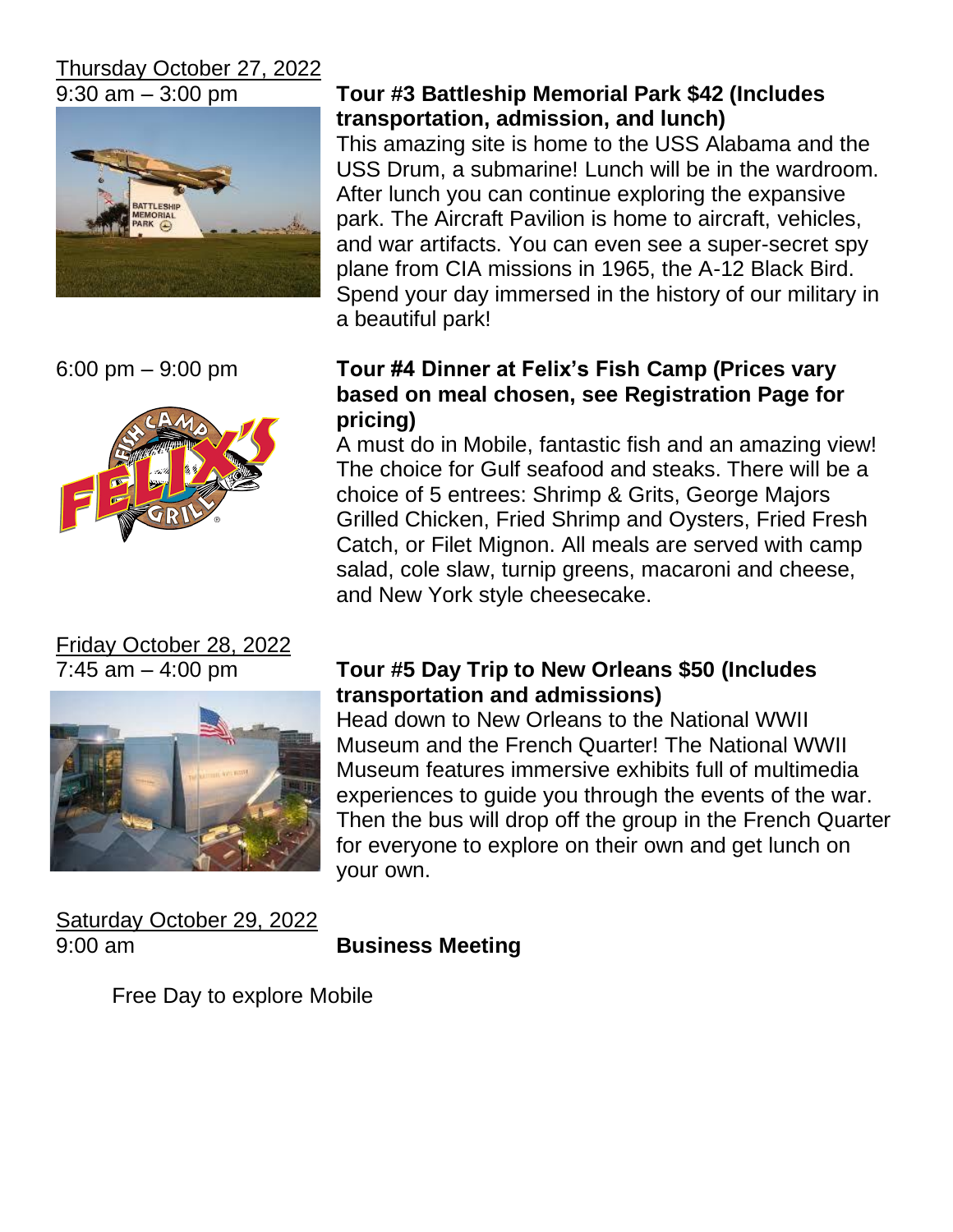#### 5:00 pm **Pictures**

The onsite coordinator from ACR is a professional photographer and will have an area set up for group shots – large group, small groups, couples – whatever you want. She does not charge your group or ACR anything to be onsite and manage the entire reunion. Nor does she require a minimum amount. She makes her money for this event by the pictures sold. You order whatever you want, they are printed during the week and can be picked up and taken with you as you leave. The large group shot is \$20 for an 8 X 10, others are less. (She does many of the pictures for the Air Force Academy, schools and special events in the Colorado Springs & Denver area)

#### 6:30 pm **Banquet**

Choice of: 6oz filet, Boneless Breast of Chicken Teriyaki, or Baked New Orleans Fish. Each meal comes with a fresh garden salad, rolls and butter, a Chef's selection of starch vegetable, and dessert. There will also be a drink choice of fresh brewed coffee, decaf, or iced tea.

Sunday October 30, 2022 11:00 am Check Out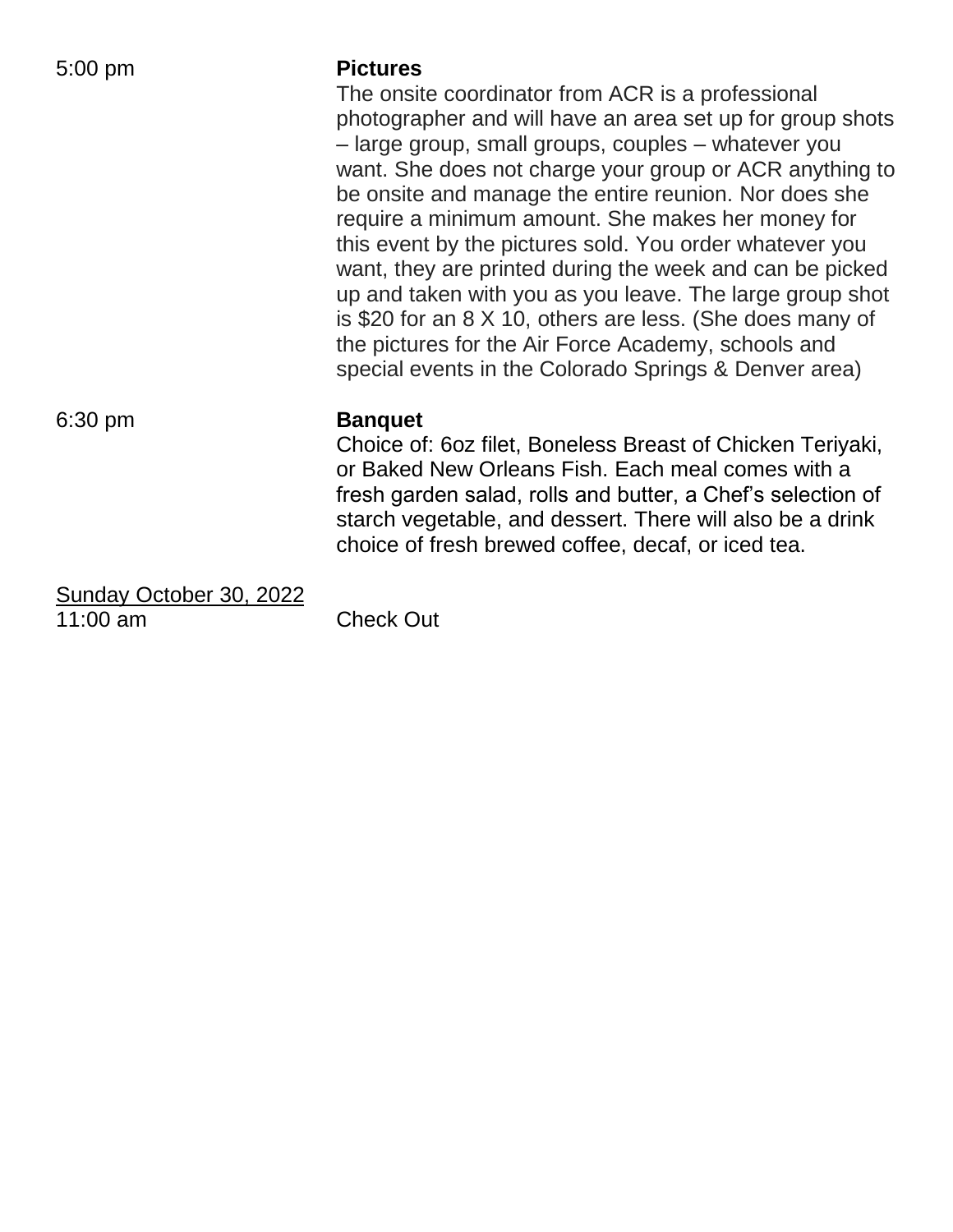### **Registration USS Concord Reunion October 25th– 30 th, 2022 Mobile, AL**

| This name will be used on your Name Badge:                                                                                                                                            |  |  |  |  |                                                                                                                                                                                                                                                                                                                                                                                                                                                                                                                                                                                                                                                                  |                                                                |  |  |
|---------------------------------------------------------------------------------------------------------------------------------------------------------------------------------------|--|--|--|--|------------------------------------------------------------------------------------------------------------------------------------------------------------------------------------------------------------------------------------------------------------------------------------------------------------------------------------------------------------------------------------------------------------------------------------------------------------------------------------------------------------------------------------------------------------------------------------------------------------------------------------------------------------------|----------------------------------------------------------------|--|--|
|                                                                                                                                                                                       |  |  |  |  |                                                                                                                                                                                                                                                                                                                                                                                                                                                                                                                                                                                                                                                                  |                                                                |  |  |
|                                                                                                                                                                                       |  |  |  |  |                                                                                                                                                                                                                                                                                                                                                                                                                                                                                                                                                                                                                                                                  |                                                                |  |  |
|                                                                                                                                                                                       |  |  |  |  |                                                                                                                                                                                                                                                                                                                                                                                                                                                                                                                                                                                                                                                                  |                                                                |  |  |
|                                                                                                                                                                                       |  |  |  |  |                                                                                                                                                                                                                                                                                                                                                                                                                                                                                                                                                                                                                                                                  |                                                                |  |  |
|                                                                                                                                                                                       |  |  |  |  |                                                                                                                                                                                                                                                                                                                                                                                                                                                                                                                                                                                                                                                                  |                                                                |  |  |
| Years on board 19______ - 19______ Rank/Rate ___________________________________                                                                                                      |  |  |  |  |                                                                                                                                                                                                                                                                                                                                                                                                                                                                                                                                                                                                                                                                  |                                                                |  |  |
| Number of Persons X Cost per person = Total Cost                                                                                                                                      |  |  |  |  |                                                                                                                                                                                                                                                                                                                                                                                                                                                                                                                                                                                                                                                                  |                                                                |  |  |
| Tour #1 Day Trip to Pensacola                                                                                                                                                         |  |  |  |  | $\frac{1}{2}$ $\frac{1}{2}$ $\frac{1}{2}$ $\frac{1}{2}$ $\frac{1}{2}$ $\frac{1}{2}$ $\frac{1}{2}$ $\frac{1}{2}$ $\frac{1}{2}$ $\frac{1}{2}$ $\frac{1}{2}$ $\frac{1}{2}$ $\frac{1}{2}$ $\frac{1}{2}$ $\frac{1}{2}$ $\frac{1}{2}$ $\frac{1}{2}$ $\frac{1}{2}$ $\frac{1}{2}$ $\frac{1}{2}$ $\frac{1}{2}$ $\frac{1}{2}$                                                                                                                                                                                                                                                                                                                                              |                                                                |  |  |
| Tour #2 Firehouse Wine Bar                                                                                                                                                            |  |  |  |  | $\frac{1}{2}$ $\frac{1}{2}$ $\frac{1}{2}$ $\frac{1}{2}$ $\frac{1}{2}$ $\frac{1}{2}$ $\frac{1}{2}$ $\frac{1}{2}$ $\frac{1}{2}$ $\frac{1}{2}$ $\frac{1}{2}$ $\frac{1}{2}$ $\frac{1}{2}$ $\frac{1}{2}$ $\frac{1}{2}$ $\frac{1}{2}$ $\frac{1}{2}$ $\frac{1}{2}$ $\frac{1}{2}$ $\frac{1}{2}$ $\frac{1}{2}$ $\frac{1}{2}$                                                                                                                                                                                                                                                                                                                                              |                                                                |  |  |
| Tour #3 Battleship Memorial Park                                                                                                                                                      |  |  |  |  | $\frac{1}{2}$ $\frac{1}{2}$ $\frac{1}{2}$ $\frac{1}{2}$ $\frac{1}{2}$ $\frac{1}{2}$ $\frac{1}{2}$ $\frac{1}{2}$ $\frac{1}{2}$ $\frac{1}{2}$ $\frac{1}{2}$ $\frac{1}{2}$ $\frac{1}{2}$ $\frac{1}{2}$ $\frac{1}{2}$ $\frac{1}{2}$ $\frac{1}{2}$ $\frac{1}{2}$ $\frac{1}{2}$ $\frac{1}{2}$ $\frac{1}{2}$ $\frac{1}{2}$                                                                                                                                                                                                                                                                                                                                              |                                                                |  |  |
| Tour #4 Dinner at Felix's Fish Camp (See Next Page)                                                                                                                                   |  |  |  |  |                                                                                                                                                                                                                                                                                                                                                                                                                                                                                                                                                                                                                                                                  |                                                                |  |  |
| Tour #5 Day Trip to New Orleans                                                                                                                                                       |  |  |  |  |                                                                                                                                                                                                                                                                                                                                                                                                                                                                                                                                                                                                                                                                  |                                                                |  |  |
| Registration (Each attendee must pay these fees)<br><b>Banquet Selection (Choose 1 per attendee)</b><br><b>6 oz Filet</b><br><b>Chicken Teriyaki</b><br><b>Baked New Orleans Fish</b> |  |  |  |  | $\frac{1}{2}$ $\frac{1}{2}$ $\frac{1}{2}$ $\frac{1}{2}$ $\frac{1}{2}$ $\frac{1}{2}$ $\frac{1}{2}$ $\frac{1}{2}$ $\frac{1}{2}$ $\frac{1}{2}$ $\frac{1}{2}$ $\frac{1}{2}$ $\frac{1}{2}$ $\frac{1}{2}$ $\frac{1}{2}$ $\frac{1}{2}$ $\frac{1}{2}$ $\frac{1}{2}$ $\frac{1}{2}$ $\frac{1}{2}$ $\frac{1}{2}$ $\frac{1}{2}$<br>$\frac{1}{2}$ $\frac{1}{2}$ $\frac{1}{2}$ $\frac{1}{2}$ $\frac{1}{2}$ $\frac{1}{2}$ $\frac{1}{2}$ $\frac{1}{2}$ $\frac{1}{2}$ $\frac{1}{2}$ $\frac{1}{2}$ $\frac{1}{2}$ $\frac{1}{2}$ $\frac{1}{2}$ $\frac{1}{2}$ $\frac{1}{2}$ $\frac{1}{2}$ $\frac{1}{2}$ $\frac{1}{2}$ $\frac{1}{2}$ $\frac{1}{2}$ $\frac{1}{2}$<br>$\bullet$ 540.00 = |                                                                |  |  |
| <b>T-Shirts</b>                                                                                                                                                                       |  |  |  |  |                                                                                                                                                                                                                                                                                                                                                                                                                                                                                                                                                                                                                                                                  | S ____ M ____ L _____ XL _____ 2XL _____ 3XL ______ 4XL ______ |  |  |
| Processing, hospitality room, T-shirt                                                                                                                                                 |  |  |  |  |                                                                                                                                                                                                                                                                                                                                                                                                                                                                                                                                                                                                                                                                  |                                                                |  |  |
|                                                                                                                                                                                       |  |  |  |  |                                                                                                                                                                                                                                                                                                                                                                                                                                                                                                                                                                                                                                                                  | TOTAL=                                                         |  |  |
| <b>Emergency Contacts (Someone NOT attending):</b>                                                                                                                                    |  |  |  |  |                                                                                                                                                                                                                                                                                                                                                                                                                                                                                                                                                                                                                                                                  |                                                                |  |  |
|                                                                                                                                                                                       |  |  |  |  |                                                                                                                                                                                                                                                                                                                                                                                                                                                                                                                                                                                                                                                                  |                                                                |  |  |
|                                                                                                                                                                                       |  |  |  |  |                                                                                                                                                                                                                                                                                                                                                                                                                                                                                                                                                                                                                                                                  |                                                                |  |  |
| Please identify any special accommodations you may need:<br>SEND THIS FORM & A CHECK (PAYABLE TO "A COMPLETE REUNION") FOR THE<br><b>TOTAL AMOUNT TO:</b>                             |  |  |  |  |                                                                                                                                                                                                                                                                                                                                                                                                                                                                                                                                                                                                                                                                  |                                                                |  |  |
| <b>USS Concord Reunion</b><br>Contact Sherry or Carly at 719.380.1412                                                                                                                 |  |  |  |  |                                                                                                                                                                                                                                                                                                                                                                                                                                                                                                                                                                                                                                                                  |                                                                |  |  |
| c/o A Complete Reunion<br>email us at sherry@acompletereunion.com or                                                                                                                  |  |  |  |  |                                                                                                                                                                                                                                                                                                                                                                                                                                                                                                                                                                                                                                                                  |                                                                |  |  |
| 2220 Glenwood Cir<br>carly.acompletereunion@gmail.com and visit our website at                                                                                                        |  |  |  |  |                                                                                                                                                                                                                                                                                                                                                                                                                                                                                                                                                                                                                                                                  |                                                                |  |  |
| www.acompletereunion.com<br><b>Colorado Springs, CO 80909</b>                                                                                                                         |  |  |  |  |                                                                                                                                                                                                                                                                                                                                                                                                                                                                                                                                                                                                                                                                  |                                                                |  |  |

**Refund Policy:**

**Cancellation before September 25th, 2022 will receive a full refund minus \$18.00 processing fee. There will be no refund after that date. All tours must have a minimum number of people per tour.** 

**If you register for a tour and do not attend you will NOT receive any refund. You will receive a confirmation letter detailing your selections within 7-10 days of us receiving it.**